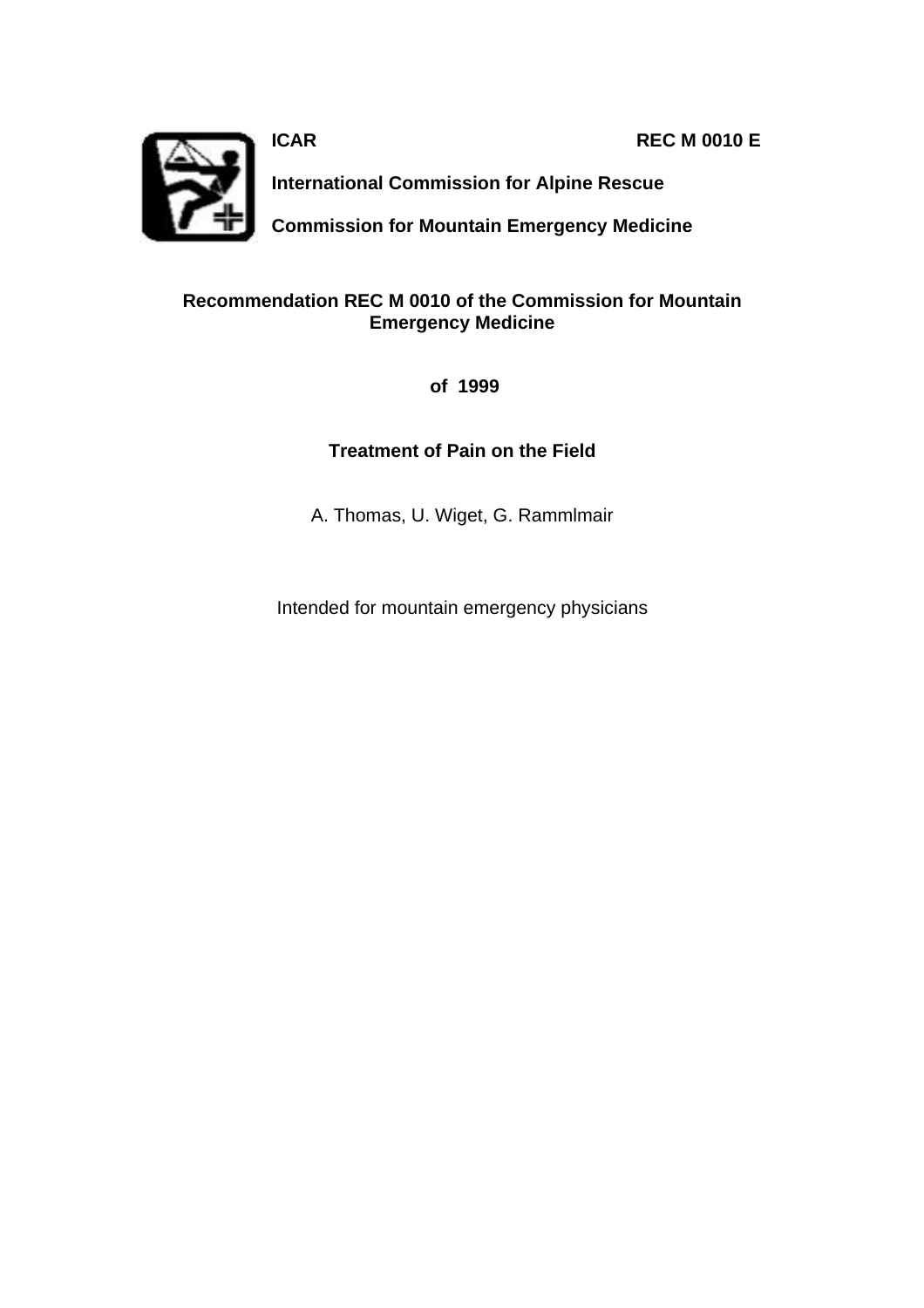# *Preamble:*

The treatment of pain is an unequivocal duty of the medical profession to relieve human suffering. Analgesic therapy is always important in the management of patients who have sustained injuries, because intense pain can cause clinical deterioration. Drugs given to relieve pain may occasionally provoke dangerous drops in blood pressure and other side effects, therefore all drugs should be titrated against effect. This means that the doctor must be familiar with the actions, desired and undesired effects and potential complications of the drugs he employs and must understand the management of these complications, so that any necessary measures can be started immediately. Proper management of pain in the acutely injured patient hence calls for knowledge of the pathophysiology of shock, acquaintance with pharmacology and an understanding of the principles of intensive care.

## *Significance of Severe Pain in Trauma Patients*

Individual Perception of Pain Wide range from feeling discomfort to real suffering Pulmonary Dysfunction Resulting in Hypoxemia, e.g. shallow tachypnea by serial rib fractures Deterioration of Shock Vasovagal reflexes causing Hypotension Neurohumeral Stimulation High Cortisol level resulting in immuno-suppression,

excessive sympathoadrenergic stimulation causing circulatory dysfunction, promoting ARDS and Multi Organ Failure

### *In severe to extreme pain Opioids and Ketamine are the only*

### *drugs providing sufficient analgesia:*

2. MORPHINE Strong Opioid

1. NALBUPHINE Moderate Opioid 3. FENTANYL Very strong Opioid 4. KETAMINE Non Opioid, potent Analgesic and Narcotic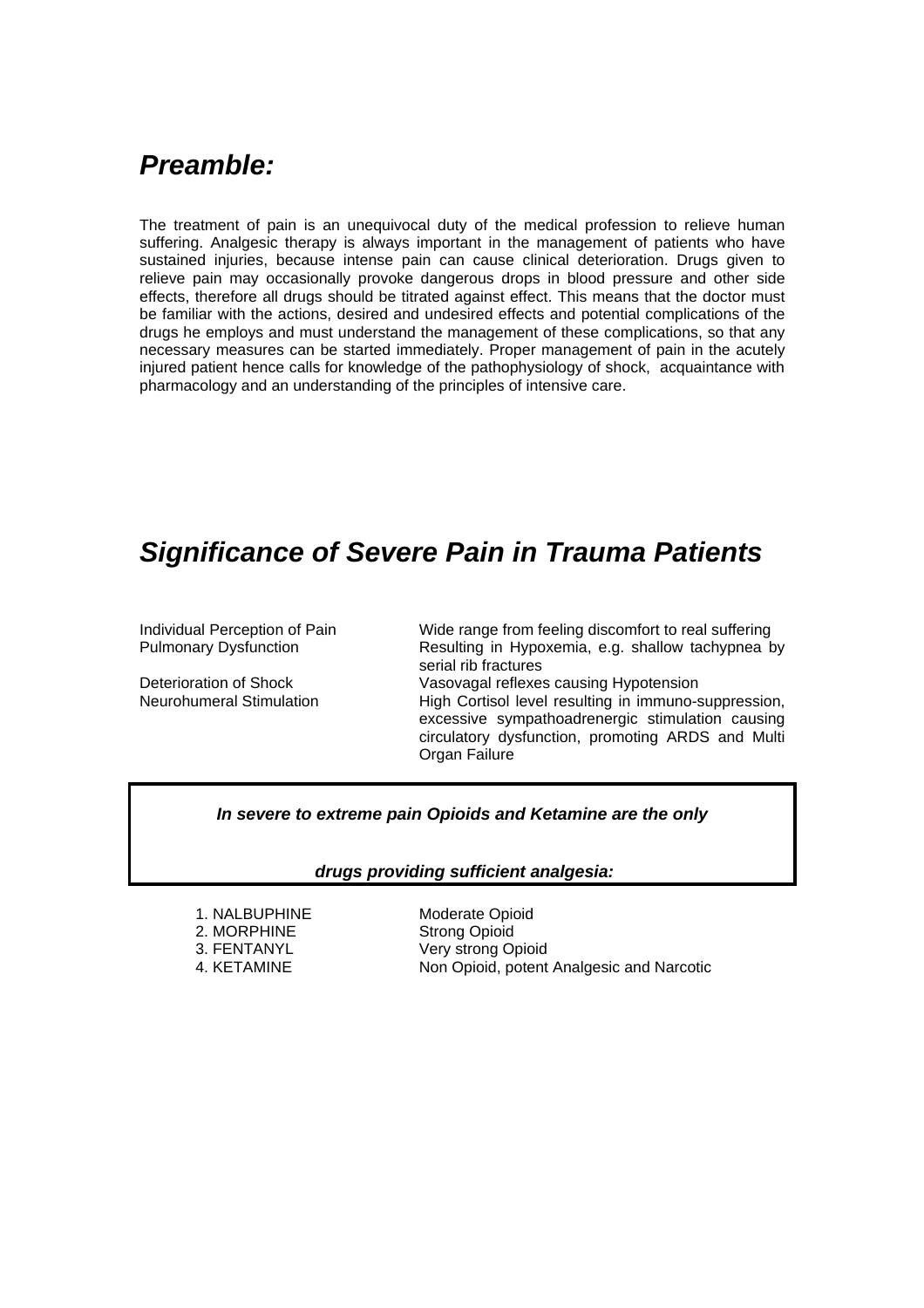#### **Footnote:** Continuous monitoring is mandatory with all these drugs. Normally, in emergency situations opioids should be administered by IV-line. Under special circumstances in the mountains, opiods may be administered sublingual, transdermal, and Ketamine also intramuscular.

#### **References***:*

- 1. Adams HA, Schmitz CS: Analgesie- und Anästhesieverfahren im Rettungsdienst. Aktuelles Wissen für Anästhesisten: Refresher Course, Nr.22, Deutsche Akademie für Anästhesiologische Fortbildung (Hrsg.), Springer, Berlin Heidelberg 1996.
- 2. *Dick W, Gervais H:* Analgesie und Anästhesie bei Notfallpatienten. Anästh. Intensivmed 1086;27,1-8.
- Forth W, Beyer A, Peter K: The Relief of Pain: An Analytical View of the Advantages and Disadvantages of Modern Pain Management. Hoechst Meducation Up-Date, Series Analgesia, 1993.
- 4. *Freye E:* Opioide in der Medizin: Wirkung und Einsatzgebiete zentraler Analgetika, 3. Auflage. Springer , Berlin Heidelberg New York 1995.
- 5. *Hirlinger WK, Pfenninger E:* Intravenöse Analgesie mit Ketamin bei Notfallpatienten. Anaesthesist 1987;36,140.
- 6. *Hirlinger WK, Dick W:* Untersuchung zur intramuskulären Ketaminanalgesie bei Notfallpatienten. II. Klinische Studie an traumatisierten Patienten. Anaesthesist 1984;33,272.
- 7. *Pfenninger E:* Ketamin in der Notfallmedizin: Indikationen und Kontraindikationen. Arzneimitteltherapie 1989;7,185-191.
- 8. *Sadove MS, Shulman M, Hatano S, Fevold N:* Analgesic effects of ketamine administered in subdissociative doses. Anesth Analg 1971;50,452.
- 9. *Stoelting RK:* Pharmacology and Physiology in Anesthetic Practice, 2nd ed. Lippincott, Philadelphia 1991.
- 10. *White PF, Way WL, Trevor AJ:* Ketamine its pharmacology and therapeutic uses. Anesthesiology 1982;56,119.